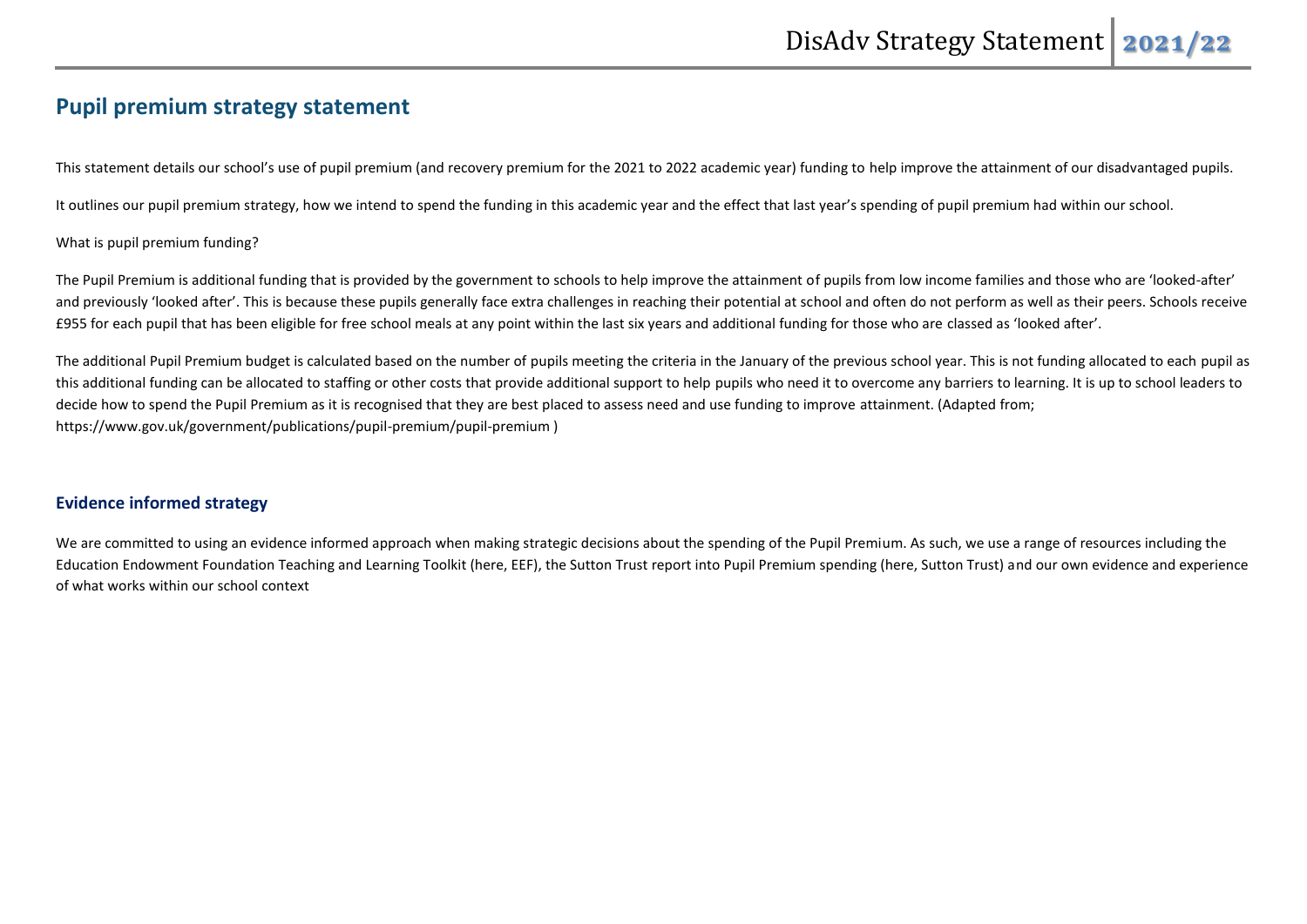## **School overview**

| <b>Detail</b>                                                           | Data                                   |
|-------------------------------------------------------------------------|----------------------------------------|
| School name                                                             | Chilwell School                        |
| Number of pupils in school                                              | 1007                                   |
| Proportion (%) of pupil premium eligible pupils                         | 13.41%                                 |
| Academic year/years that our current pupil premium strategy plan covers | 2021/22 to 2024/25                     |
| Date this statement was published                                       | December 2020                          |
| Date on which it will be reviewed                                       | July 2021, July 2022, July 2023        |
| Statement authorised by                                                 | D Phillips - Headteacher               |
| Pupil premium lead                                                      | L Goodhead - Assistant Headteacher     |
| Governor / Trustee lead                                                 | K Valentine – PP lead, governing board |
| Pupil premium funding allocation this academic year                     | £160,831                               |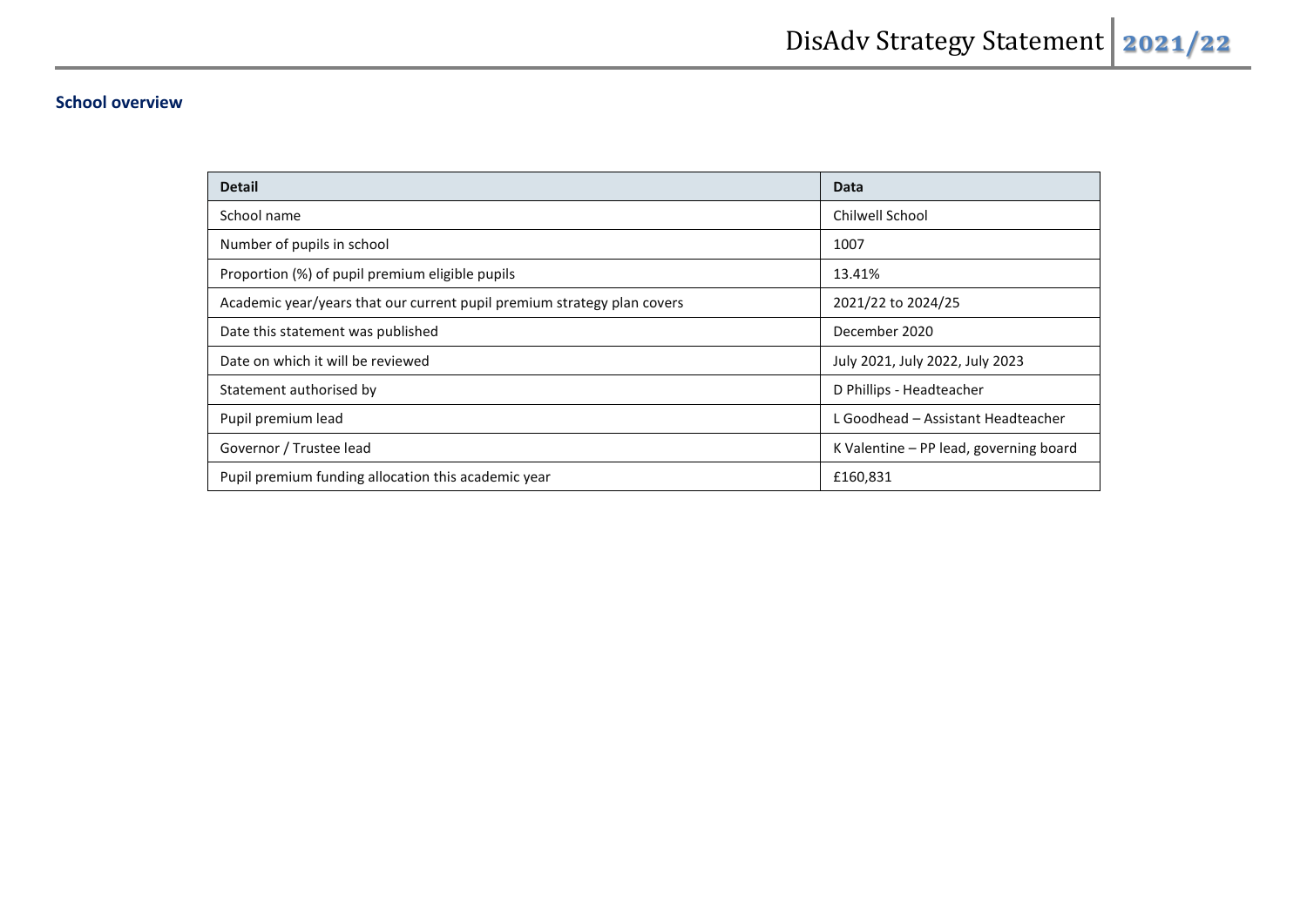#### **Part A: Pupil premium strategy plan**

### **Statement of intent**

Our intention is that all pupils, irrespective of their background or the challenges they face, make good progress and achieve high attainment across the curriculum, particularly in EBacc subjects.

The focus of our pupil premium strategy is to support disadvantaged pupils to achieve that goal, including progress for those who are already high attainers. We will consider the challenges faced by vulnerable pupils, such as those who have a social worker and young carers. The activity we have outlined in this statement is also intended to support their needs, regardless of whether they are disadvantaged or not.

High-quality first teaching is at the heart of our approach, with a focus on areas in which disadvantaged pupils require the most support. This is proven to have the greatest impact on closing the disadvantage attainment gap and at the same time will benefit the non-disadvantaged pupils in our school. Implicit in the intended outcomes detailed below, is the intention that non-disadvantaged pupils' attainment will be sustained and improved alongside progress for their disadvantaged peers.

High attendance is also crucial in ensuring pupils can access the range of curricula and extra curricula opportunities in order for them to gain the skills, experiences and qualifications for them to be successful.

Our strategy is also integral to wider school plans for education recovery, notably in its targeted support through additional literacy support for pupils whose education has been worst affected, including non-disadvantaged pupils.

Additionally, our strategy taken into account the importance of ensuring disadvantaged pupils as well as non-disadvantaged pupils, have access to experiences and curriculum opportunities that enable them to expand their cultural capital, including experience a range of extra curricula opportunities.

Our approach will be responsive to common challenges and individual needs, rooted in robust diagnostic assessment, not assumptions about the impact of disadvantage. The approaches we have adopted complement each other to help pupils excel. To ensure they are effective we will:

- ensure disadvantaged pupils are able to access and are challenged in the work that they're set
- act early to intervene at the point need is identified
- ensure disadvantaged pupil have access to a range of experiences that improve their cultural capital
- adopt a whole school approach in which all staff take responsibility for disadvantaged pupils' outcomes and raise expectations of what they can achieve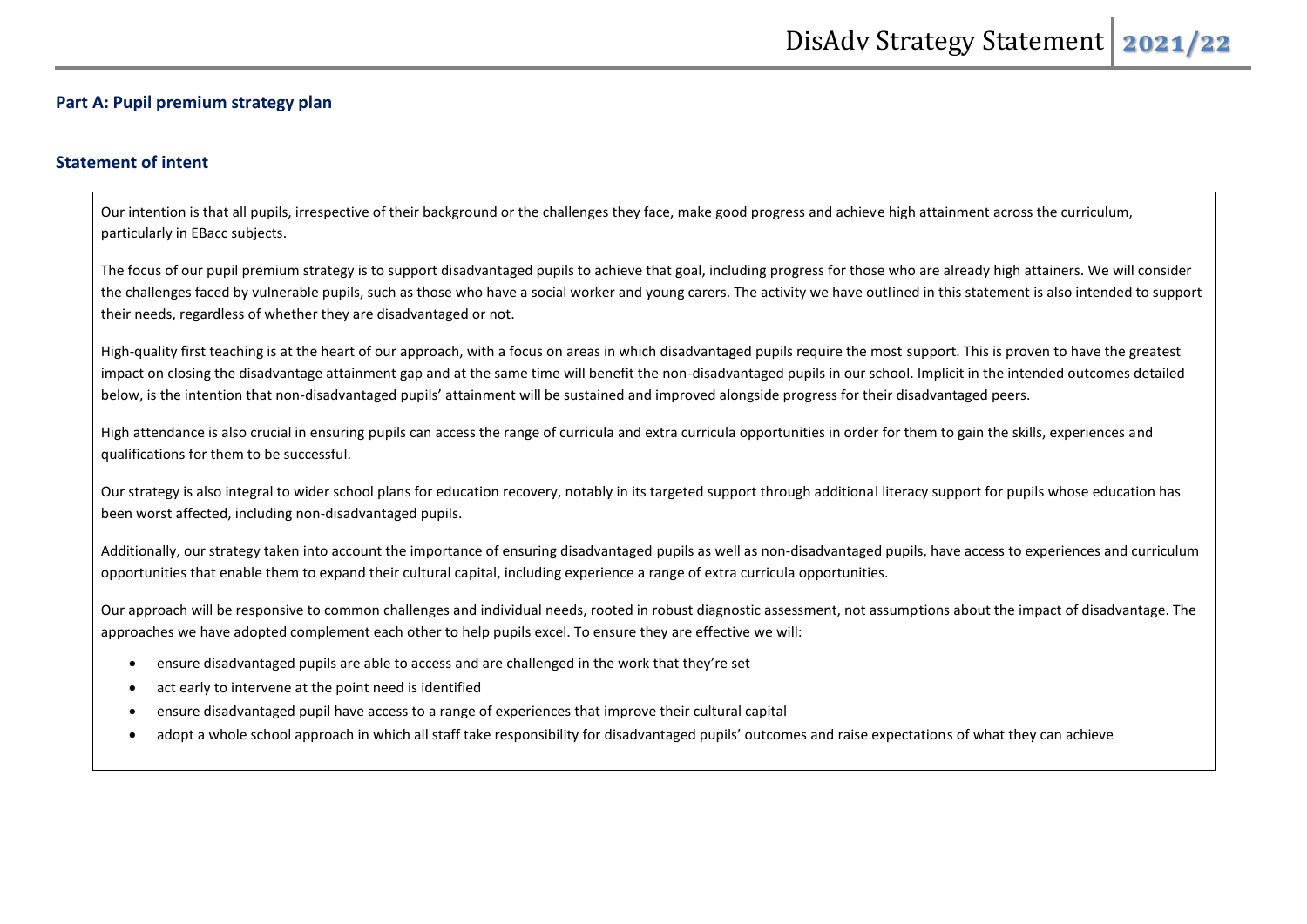### **Whole School Action plan**

Key Issue : Progress 8 was for Disadvantaged pupil significantly below that off peers for a number of years

Key Objective : Raise Attainment and Improve Progress of Pupils Identified Disadvantaged pupils

Key Success Criteria : Improved Attainment 8 and Progress 8 Score for Disadvantaged

| Objective                                                                                                                | Operations                                                                                                                                                                                                                                                                                                                             | Monitoring                                                                                                                                                                          | Success Criteria                                                                                                                                                      | <b>Budget</b>            | Timescale                                                |
|--------------------------------------------------------------------------------------------------------------------------|----------------------------------------------------------------------------------------------------------------------------------------------------------------------------------------------------------------------------------------------------------------------------------------------------------------------------------------|-------------------------------------------------------------------------------------------------------------------------------------------------------------------------------------|-----------------------------------------------------------------------------------------------------------------------------------------------------------------------|--------------------------|----------------------------------------------------------|
| Maintain the high<br>1.<br>profile of<br>disadvantaged<br>pupils as a Key<br>Focus Group.                                | Aspect Included all SIMs mark sheets to<br>$\bullet$<br>identify pupil's as disadvantaged<br>Disadvantage groups analysis to be part of<br>faculty leader QA data analysis                                                                                                                                                             | SIMs Updated (SAW)<br>$\bullet$<br>FL QA analysis feedback<br>$\bullet$                                                                                                             | Appropriate pupils<br>$\bullet$<br>identified.<br>Barriers to<br>$\bullet$<br>Learning Identified<br>and strategies in<br>place to reduce<br>barriers                 | Data Admin Staff         | Sep 2021<br>and<br>ongoing<br>Sep 2021<br>and<br>ongoing |
|                                                                                                                          | Disadvantage pupil progress improvement<br>to be identified in faculty and whole school<br>improvement plan as a priority target                                                                                                                                                                                                       | Target(s) identified in<br>improvement plans                                                                                                                                        |                                                                                                                                                                       |                          | Nov 2021                                                 |
|                                                                                                                          | Requirement of all seating plans to<br>highlight disadvantaged pupils with<br>narrative                                                                                                                                                                                                                                                | Climate walk (FL+SLT)<br>$\bullet$                                                                                                                                                  |                                                                                                                                                                       | Resources and<br>copying | Nov 2021                                                 |
| Barriers to learning<br>2.<br>reduced by analyse<br>the quality of in<br>class provision for<br>disadvantaged<br>pupils. | Clear differentiation by task and<br>$\bullet$<br>differentiated questioning for all<br>disadvantaged pupils visible across a<br>sequence of lesson.<br>Ensure consistency of T+L strategy delivery<br>across the curriculum by ensuring all staff<br>use disadvantaged pupil support strategies<br>and quality first teaching methods | Evidence of appropriate<br>$\bullet$<br>differentiation and<br>consistently delivery of the<br>T+L key expectations from<br>climate walks, book trawls<br>and observations (FL/SLT) | Increased<br>$\bullet$<br>differentiation and<br>consistent delivery<br>of T+L strategy<br>evidenced in<br>climate walks -%<br>seen in lessons<br>rising to 90%. High | Photocopying             | Sep 2021                                                 |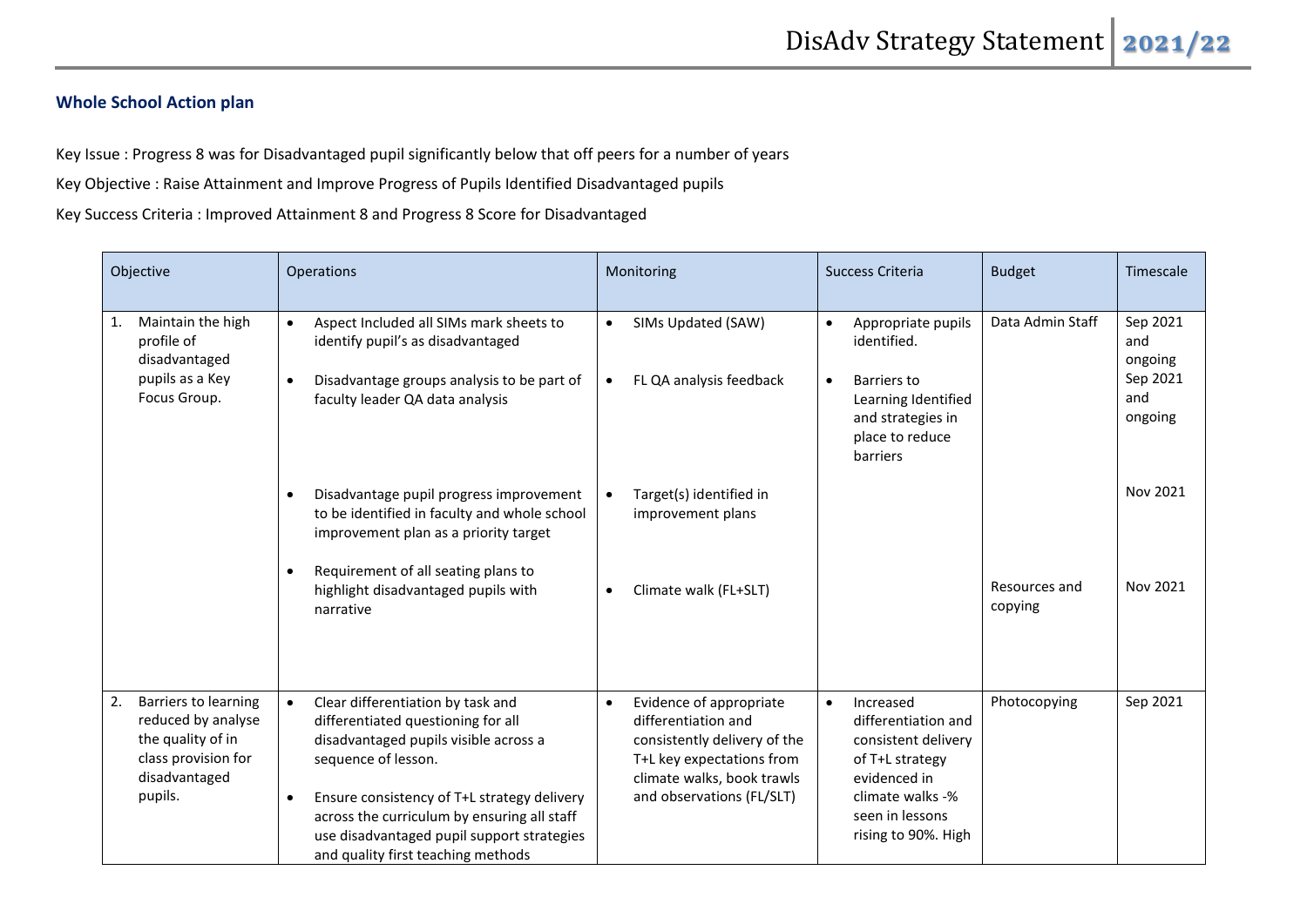|                                                                                                                                                                        |                                                                                                                                                                                                                                                                                                                                                                                                                         |                                                                                                                                                                                                                                                                                                                                     | quality marking<br>feedback.                                                                                                                                                                                                   |                                                                                                                     |                                                                        |
|------------------------------------------------------------------------------------------------------------------------------------------------------------------------|-------------------------------------------------------------------------------------------------------------------------------------------------------------------------------------------------------------------------------------------------------------------------------------------------------------------------------------------------------------------------------------------------------------------------|-------------------------------------------------------------------------------------------------------------------------------------------------------------------------------------------------------------------------------------------------------------------------------------------------------------------------------------|--------------------------------------------------------------------------------------------------------------------------------------------------------------------------------------------------------------------------------|---------------------------------------------------------------------------------------------------------------------|------------------------------------------------------------------------|
| Use effective data<br>3.<br>analysis to target<br>underachievement.                                                                                                    | Create Progress 8 Indicators for all subjects<br>$\bullet$<br>and include on all KS4 SIMs mark sheets.<br>Monitor Subject Progress 8 Indicator<br>$\bullet$<br>Averages. Challenge through FL Data<br>Meetings with SAW.<br>Use Progress 8 Indicators to identify<br>$\bullet$<br>underachievement and identify the need<br>for both in class and addition intervention<br>required to reduce any barriers to learning. | SIMs Updated (SAW)<br>$\bullet$<br>Data Meeting records<br>$\bullet$<br>(SAW).<br>$\bullet$<br>Intervention Lists and<br>strategies informed by P8<br>Indicators (SAW and SLT)                                                                                                                                                      | Improved progress<br>$\bullet$<br>of PP pupils - KS4<br>Progress 8 Score<br>above<br>-0.6 including<br>outliers and<br>-0.38 without<br>outliers. KS3 63+%<br>securing                                                         | Data Admin Staff<br>Year 11<br>intervention                                                                         | Sep 2021<br>Sep 2021<br>and<br>ongoing<br>Sep 2021<br>and<br>ongoing   |
| Use effective data<br>4.<br>analysis and<br>mentoring support<br>to improve pupil<br>attendance and<br>punctuality                                                     | Late detentions for any pupil arriving after<br>$\bullet$<br>8:55.<br>Attendance action sheets and weekly<br>$\bullet$<br>tracking sheets for persistent absentees<br>and unauthorised absences.<br>DisAdv Attendance officer and mentor to<br>meet with all disadvantaged pupils below<br>90% attendance and put together pupil<br>action plan to improve attendance.                                                  | C3 records and punctuality<br>$\bullet$<br>analysis (LGD and AD)<br>Evidence of action plans<br>$\bullet$<br>and impact on pupil<br>attendance intervention<br>tracking sheets (YL/KJB)<br>Intervention meeting<br>$\bullet$<br>records and disadvantaged<br>pupil support and provision<br>spreadsheet records +<br>analysis (KJB) | Number of PP<br>$\bullet$<br>pupil late below 1<br>per day so in line<br>with Non-PP<br><b>Overall PP</b><br>$\bullet$<br>percentage<br>attendance<br>increased by 5%<br>and Percentage of<br>PP pupils PA<br>decreased by 10% | Data Admin Staff<br>DisAdv<br>Attendance officer<br>and mentor<br><b>DisAdv</b><br>Attendance officer<br>and mentor | Sep 2021<br>Nov 2021<br>and on<br>going<br>Nov 2021<br>and on<br>going |
| Improve quality of<br>5.<br>Advice, Information<br>and Guidance given<br>to Disadvantaged<br>pupils and increase<br>knowledge of<br>potential barriers to<br>learning. | Yr11 disadvantaged interviews with SLT<br>following Mock Exams. Share information<br>with teachers.<br>Yr9 disadvantaged interviews with SLT<br>$\bullet$<br>during Options Process. Share information<br>with teachers                                                                                                                                                                                                 | Interview records and<br>$\bullet$<br>feedback shared with<br>teachers (SLT)<br>DisAdy Interview Records<br>$\bullet$<br>(SLT)                                                                                                                                                                                                      | All DisAdv pupil<br>post mock<br>meeting<br>All DisAdv pupil<br>$\bullet$<br>options meeting                                                                                                                                   |                                                                                                                     | Feb 2022<br>Jan 2022                                                   |
|                                                                                                                                                                        | Additional Careers Interviews for all<br>disadvantaged pupils.                                                                                                                                                                                                                                                                                                                                                          | <b>Careers Interview Records</b><br>(YL/CA)                                                                                                                                                                                                                                                                                         |                                                                                                                                                                                                                                | Part of careers<br>adviser cost                                                                                     |                                                                        |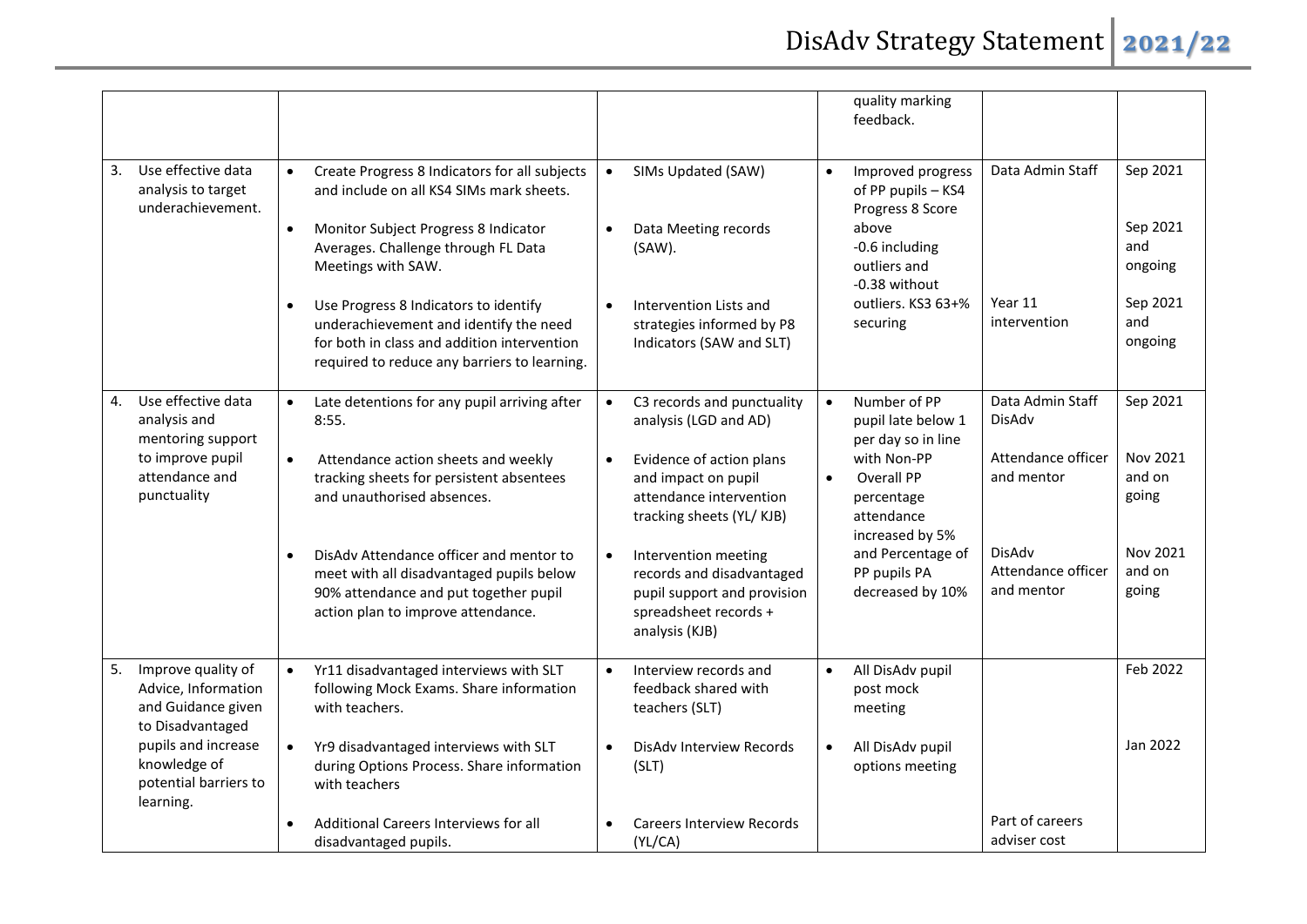|                                                                                                                        |                                                                                                                                                                                                         |                                                                                                | All DisAdv pupil<br>carers<br>appointment x2.<br>80% of pupils in L3<br>qualifications post-<br>16   | Photocopying                                            | Dec 2021<br>and on<br>going             |
|------------------------------------------------------------------------------------------------------------------------|---------------------------------------------------------------------------------------------------------------------------------------------------------------------------------------------------------|------------------------------------------------------------------------------------------------|------------------------------------------------------------------------------------------------------|---------------------------------------------------------|-----------------------------------------|
| Ensure the<br>6.<br>Curriculum is<br>designed to<br>effectively meet the<br>needs of<br>Disadvantaged                  | Alternative provision courses for pupils at<br>$\bullet$<br>risk of Permanent Exclusion including<br>school inclusion unit.                                                                             | Alternative provision<br>$\bullet$<br>course records (LGD)                                     | Number of PEx<br>$\bullet$<br>pupils below<br>NatAvg (1 std)<br>Reduced pupil BP,<br>on-call and FTE | Alternative<br>provision costs                          | Sep 2021<br>and on<br>going<br>Sep 2021 |
| pupils.                                                                                                                | Include KS4 Pathways and introduce<br>appropriate additional subjects/behaviour<br>support sessions.<br>Consider structure at KS3 in terms of<br>$\bullet$<br>curriculum design and additional support. | 2021/22 and 2022/23<br>$\bullet$<br>Curriculum Design (SAW)                                    | Improved progress<br>$\bullet$<br>of PP pupils                                                       | Examination and<br>course resources<br>costs            | and<br>on going                         |
|                                                                                                                        | Yr9 disadvantaged interviews with SLT<br>during Options Process. Share information<br>with teachers                                                                                                     | Interview records (SLT)<br>$\bullet$                                                           | <b>Careers Interview</b><br>Records (YL/CA) (<br>see 5.)                                             |                                                         | Jan 2022                                |
|                                                                                                                        | CPD for all staff projects on teaching and<br>$\bullet$<br>learning strategies to supporting<br>vulnerable pupils.                                                                                      | CPD records (PS/LGD)<br>$\bullet$                                                              |                                                                                                      | <b>CPD</b> costs                                        | Sep 2021                                |
| Provide CPD and<br>7.<br>training for all staff<br>focusing on<br>effectively meeting<br>the needs of<br>Disadvantaged | Deliver CPD focused on effectively meeting<br>$\bullet$<br>the needs of Disadvantaged pupils.<br>Training for Staff responsible for<br>disadvantaged pupils.                                            | CPD Records (PS)<br>$\bullet$                                                                  | Improved progress<br>$\bullet$<br>of PP pupils (see<br>3.)                                           | CPD costs                                               | Sep 2021<br>and on<br>going             |
| pupils.                                                                                                                | Include effectively meeting the needs of<br>$\bullet$<br>Disadvantaged pupils in the ECT training<br>programme.                                                                                         | <b>ECT Training Programme</b><br>$\bullet$<br>(PS/LGD)                                         |                                                                                                      | Photocopying                                            | Nov 2021                                |
| Improve<br>8.<br>Disadvantaged pupil<br>curriculum access                                                              | $\bullet$<br>Provide resources or supplement the cost<br>of resources for practical subjects                                                                                                            | Disadvantaged Pupil<br>$\bullet$<br>support and provision<br>spreadsheet analysis<br>(LGD/KJB) | Improved progress<br>of PP pupils (see<br>3.)                                                        | Subject resources<br>specific e.g. Food,<br>Tassimi etc | Sep 2021                                |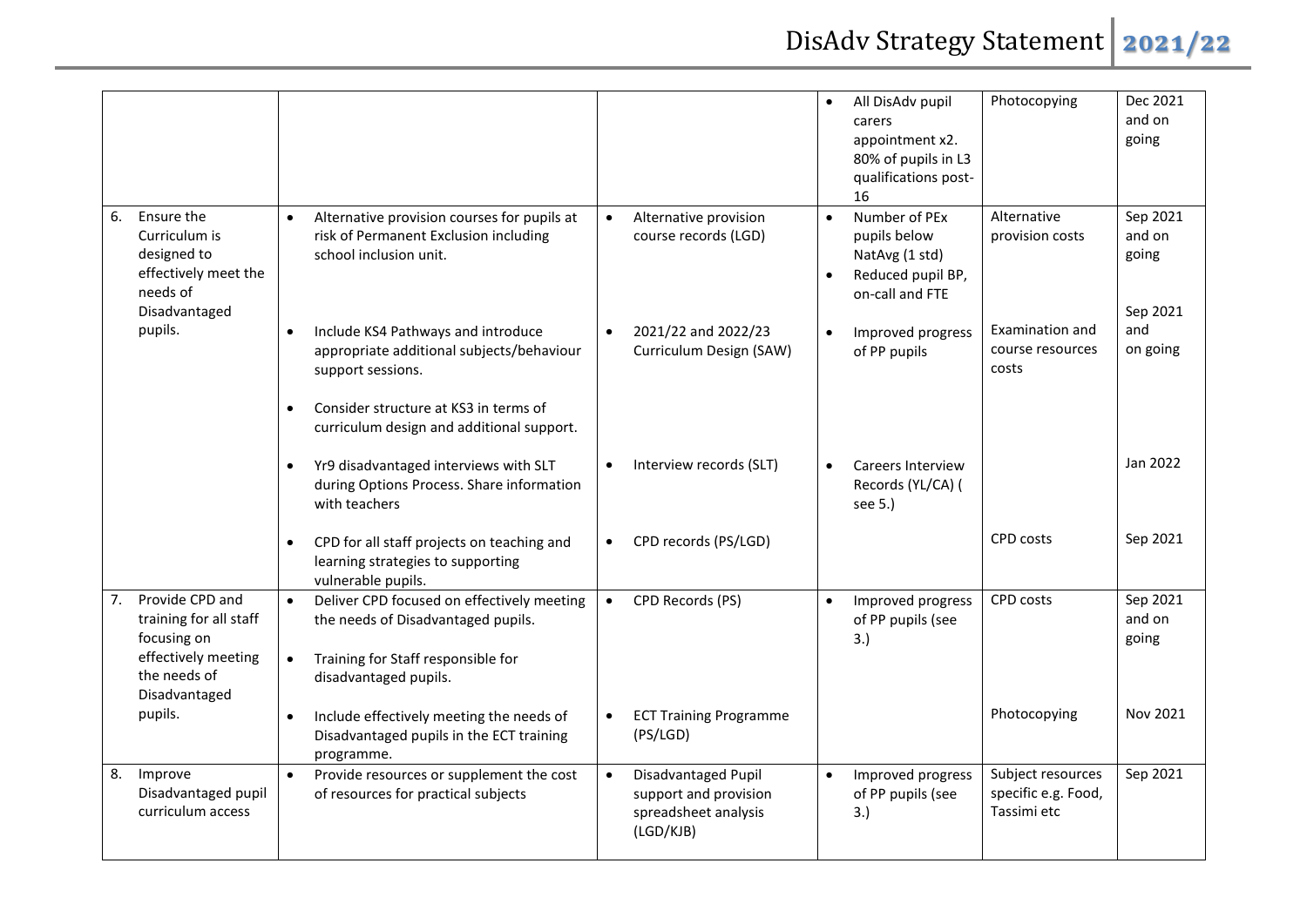|                                                                                                                      | Faculty Disadvantaged specific action plans<br>$\bullet$<br>target                                                                                              | Faculty action plans<br>$\bullet$                                                                                                                         |                                                                                                                                                        | Nov 2021                                                                    |
|----------------------------------------------------------------------------------------------------------------------|-----------------------------------------------------------------------------------------------------------------------------------------------------------------|-----------------------------------------------------------------------------------------------------------------------------------------------------------|--------------------------------------------------------------------------------------------------------------------------------------------------------|-----------------------------------------------------------------------------|
|                                                                                                                      | Provide support programmes and software<br>for Disadvantaged pupils.                                                                                            | Disadvantaged Pupil<br>$\bullet$<br>support and provision<br>spreadsheet analysis<br>(LGD/KJB)                                                            |                                                                                                                                                        | Sep 2021                                                                    |
|                                                                                                                      | Literacy and numeracy support sessions<br>$\bullet$                                                                                                             | Session registers (PP<br>$\bullet$<br>English teacher/KV)<br>Maths an English progress<br>$\bullet$<br>levels<br>Pupil reading ages (ALA/KV)<br>$\bullet$ | Maths and English<br>$\bullet$<br>progress increased<br>so 65+% securing<br>and Progress -0.38<br>Reading ages<br>increased so 90%<br>PP pupils 11+yrs | Lit + Num HLTA<br>Sep<br>2021/Jan<br>and PP English<br>2022<br>teacher      |
| Improve<br>9.<br>disadvantaged<br>pupils literacy and<br>numeracy levels                                             | Additional Literacy and some numeracy<br>$\bullet$<br>session for pupils under target in Maths<br>and English                                                   | Maths and English data<br>$\bullet$<br>points analysis (LGD/SAW).<br>Session registers (PP<br>English teacher/KV)                                         | Progress in Maths<br>$\bullet$<br>and English<br>increased (see 8.)                                                                                    | Lit + Num HLTA<br>Sep<br>and PP English<br>2021/Jan<br>teacher<br>2022      |
|                                                                                                                      | Reading ages assessment every term for<br>pupils below National standard<br>Reading ages and standardised reading<br>scores for all pupils added to mark sheets | Reading assessment<br>$\bullet$<br>records (EW/KV/ALA/LGD)<br>English and reading ages<br>$\bullet$<br>data point analysis<br>(LGD/SM)                    | Reading ages<br>average increased<br>(see 8.)                                                                                                          | Sep 2021<br>and on<br>going                                                 |
|                                                                                                                      | Further research into barriers to learning<br>related to literacy and how L2+3 language<br>can be embedded within the curriculum.                               | CPD records (PS)<br>$\bullet$                                                                                                                             | Progress in Maths<br>and English<br>increased (see 8.)                                                                                                 | Sep 2021<br>CPD costs<br>and on<br>going                                    |
| 10. Reduce number of<br>fixed term<br>exclusions and<br>number of pupils<br>with repeat fixed<br>term exclusions for | Reduce FTE through supportive<br>$\bullet$<br>interventions and alternative constructive<br>pathways.                                                           | Exclusion data (YL/HA)<br>$\bullet$                                                                                                                       | Reduced number<br>$\bullet$<br>of PP FTE overall<br>and as % of all FTE,<br>so all FTE in line<br>with NA.                                             | Behaviour lead<br>Sep 2021<br>and on<br>and TA<br>going<br>Data Admin Staff |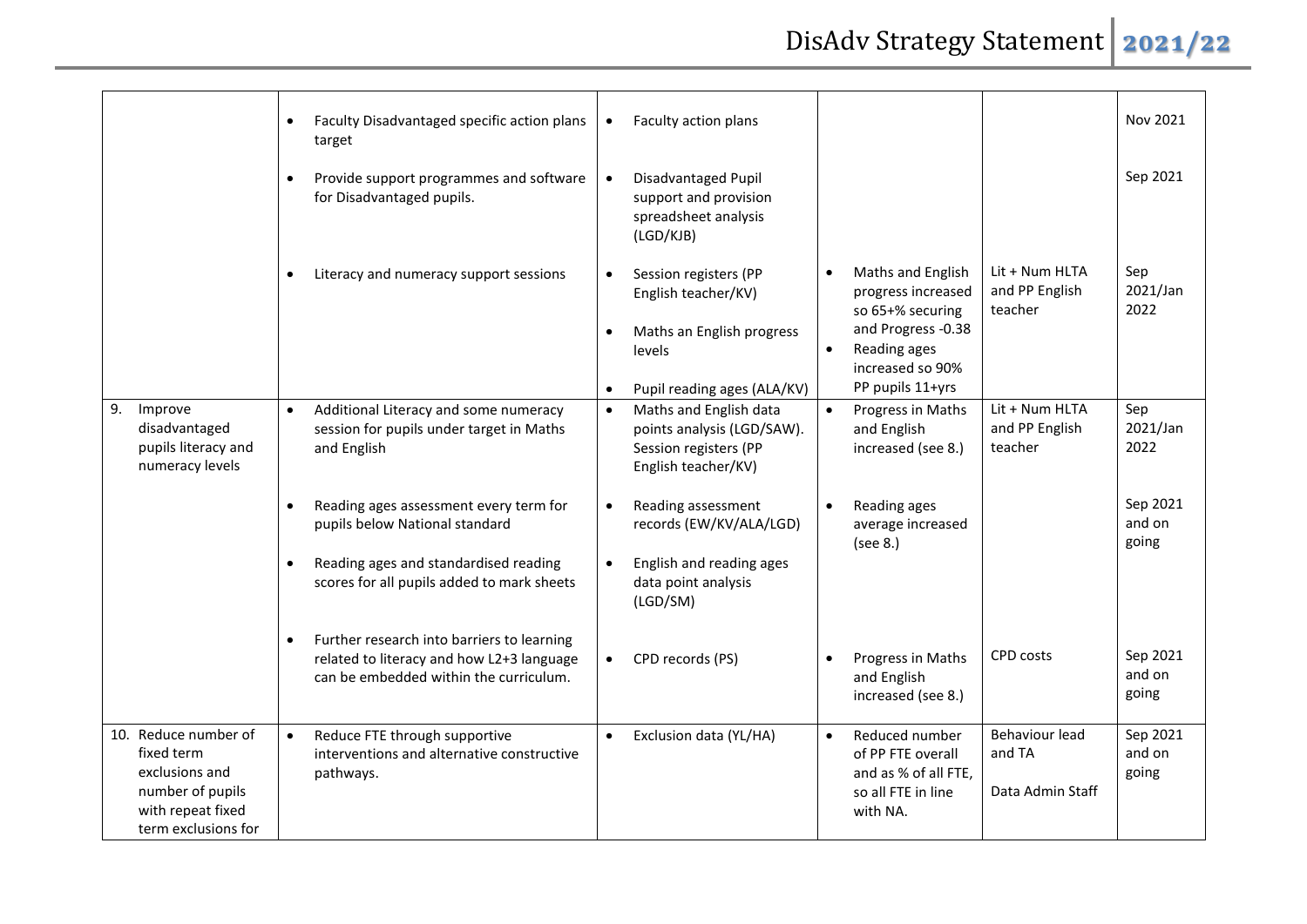| disadvantaged<br>pupils                                            | On-call data to identify disadvantaged<br>$\bullet$<br>pupils.                                               | On-call record (Behaviour<br>$\bullet$<br>mentor/YL/LGD/GT)                                             | Behaviour and<br>Reduced number<br>of PP pupils on-<br>inclusion lead.<br>called reduced by<br>20%                                | Sep 2021<br>and on<br>going |
|--------------------------------------------------------------------|--------------------------------------------------------------------------------------------------------------|---------------------------------------------------------------------------------------------------------|-----------------------------------------------------------------------------------------------------------------------------------|-----------------------------|
|                                                                    | Behaviour support assistants meet with<br>pupils regularly on-call and set up agreed<br>action plan - PSP    | Behaviour support<br>$\bullet$<br>assistant pupil action plan<br>records                                | Behaviour<br>mentors<br>Improved A2L<br>$\bullet$<br>scores and<br>reduced Behaviour<br>points (see 5.)                           | Sep 2021<br>and on<br>going |
| 11. Reduce barriers to<br>accessing<br>enrichment                  | % of disadvantaged pupils on trips higher<br>$\bullet$<br>same or better then % in year group<br>cohort.     | Disadvantaged Pupil<br>$\bullet$<br>support and provision<br>spreadsheet/sims records<br>(YL/FL/LGD/EW) | Trip costs<br>Disadvantaged<br>$\bullet$<br>calculator scores<br><b>Activities week</b><br>to decrease for<br>each pupil<br>costs | Sep 2021<br>and<br>ongoing  |
|                                                                    | Creative Technology / Performing Arts for<br>disadvantaged pupils                                            |                                                                                                         | Enrichment<br>All PP involved in<br>$\bullet$<br>resources<br>at least one<br>extracurricular<br>activity or trip<br>each year    | Jan 2022<br>and on<br>going |
| 12. Reduce barriers to<br>accessing additional<br>exam support     | Revision guides provided for all<br>$\bullet$<br>disadvantaged pupils (dependent on<br>subject requirements) | Record of disadvantaged<br>$\bullet$<br>pupil support and<br>provision in spreadsheet<br>(LGD/CH)       | Exam/Revision<br>Improved progress<br>of PP pupils (see<br>resources<br>3.)                                                       | Jan 2022                    |
|                                                                    | Homework computer room open two days<br>afterschool each week for disadvantaged<br>pupils                    | Homework club registers<br>$\bullet$                                                                    | Library assistant<br>Disadvantaged<br>$\bullet$<br>and TA costs<br>calculator scores<br>to decrease for<br>each pupil (see 5.)    | Oct 2021<br>and on<br>going |
| 13. Improve the<br>engagement of<br>disadvantaged pupil<br>parents | Meetings with all year 6 Disadvantaged<br>$\bullet$<br>pupil parents in primary schools                      | Transition meeting records<br>$\bullet$<br>(YL/LGD/KJB)                                                 | DisAdv and<br>All Yr 6 PP pupils'<br>$\bullet$<br>attendance<br>parents met with<br>before July<br>mentor                         | May 2021                    |
|                                                                    |                                                                                                              | Parents evening registers<br>$\bullet$                                                                  | All PP pupils'<br>$\bullet$<br>Data Admin Staff<br>parents aware of<br>(part)                                                     |                             |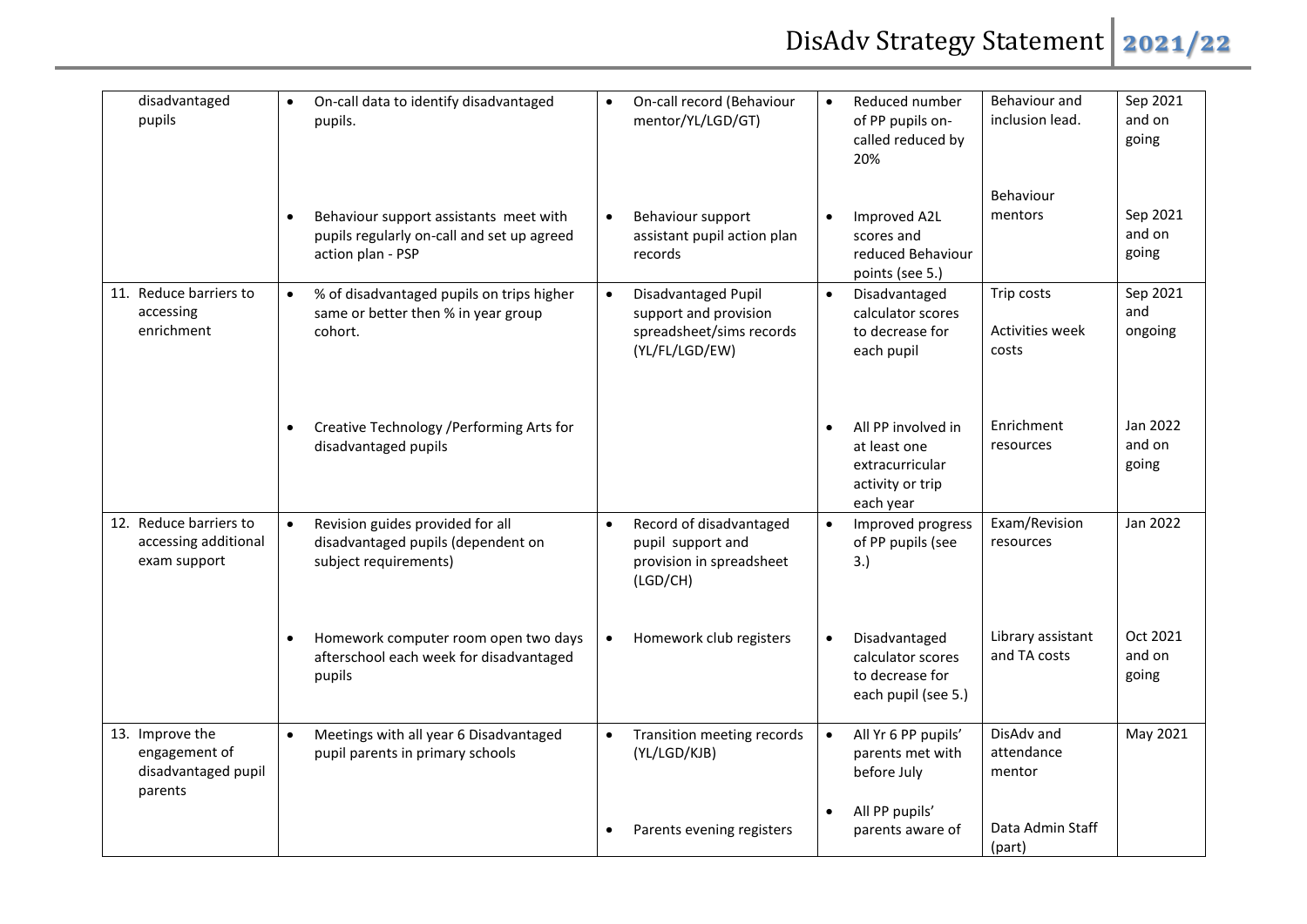| Disadvantaged pupils' parents contacted | PEve and increase | Oct 2021 |
|-----------------------------------------|-------------------|----------|
| before parents evening to ensure        | attendance        | and      |
| appointments made                       |                   | ongoing  |

## **Funding and spend overview 2021/22**

| <b>Pupil Premium Funding</b> |          |                                                       |          |
|------------------------------|----------|-------------------------------------------------------|----------|
| <b>Funding Allocation</b>    |          | <b>Expenditure</b>                                    |          |
| PP - FSM                     |          | £139,430 Careers advisor 0.2 (FTE)                    | £4,731   |
| Service children             |          | £1,240 Attendance, LAC and disadvantage mentor        | £32,176  |
| Tuition funding              |          | £9,214 Disadvantage English teacher UPR1              | £51,970  |
| Catch up                     |          | £10,947 Admin support                                 | £5,375   |
|                              |          | SLT contribution 0.2 (FTE)                            | £16,392  |
|                              |          | Yr11 intervention 0.2 (FTE)                           | £10,394  |
|                              |          | Resources (Curriculum, trips, uniform, equipment etc) | £20,000  |
|                              |          | Alternative provision                                 | £15,000  |
|                              |          | Music tuition                                         | £1,950   |
|                              |          | Training and development expenses (staff)             | £3,000   |
| Total                        | £160,831 | <b>Total</b>                                          | £160,988 |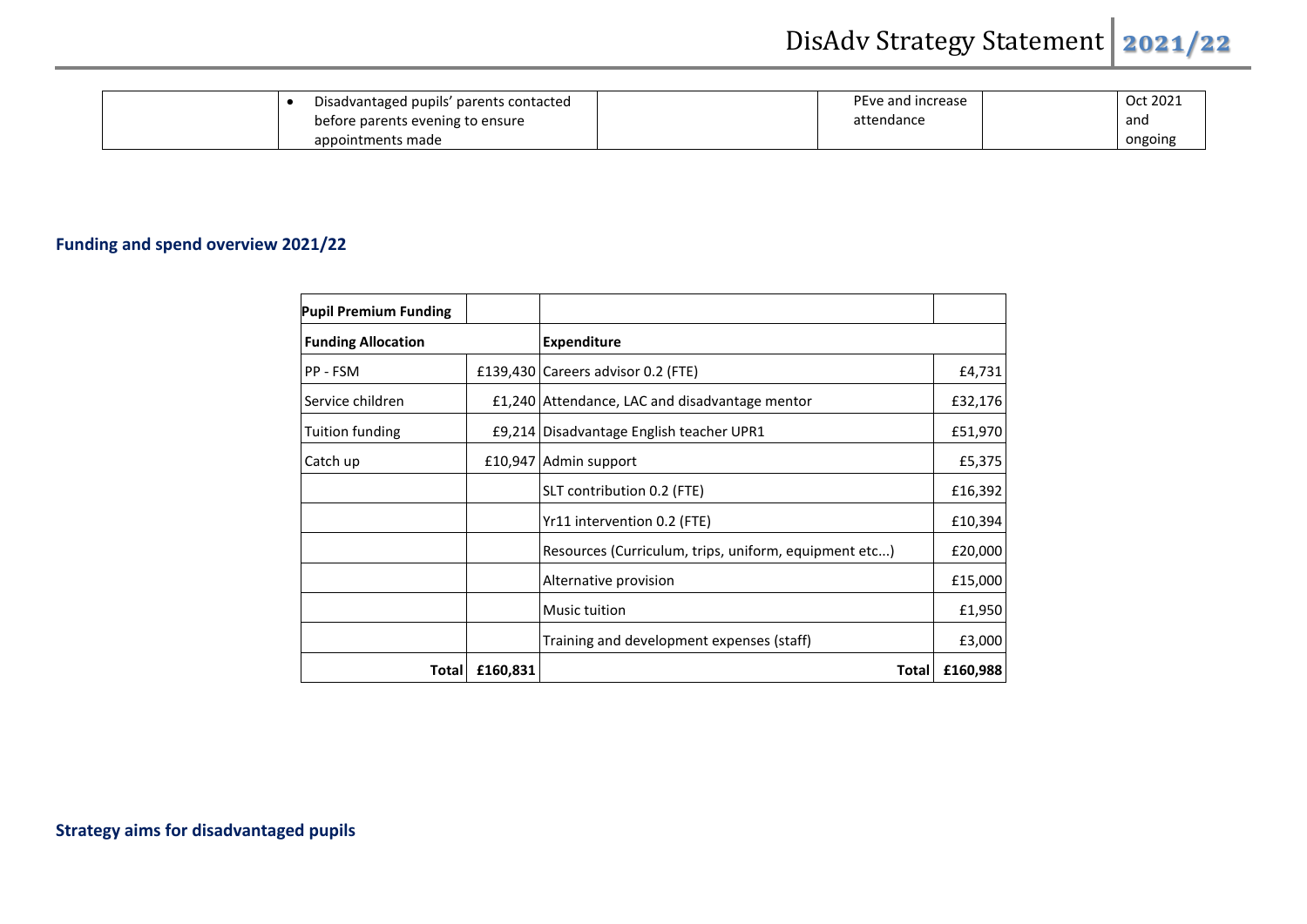We understand that to support social mobility, our most disadvantaged pupils need to be successful and achieve well at school. Our aim is that our disadvantaged pupils make progress and attainment that is in line with other non-disadvantaged pupils nationally.

| <b>Measure</b>                              | <b>Target</b>                                                              | <b>Timescale</b> |
|---------------------------------------------|----------------------------------------------------------------------------|------------------|
| Progress 8                                  | Progress of disadvantaged pupil to be >+0.00                               | August 2021      |
| Attainment 8                                | Achieve national average for attainment of all<br>pupils                   | August 2021      |
| Percentage of Grade 5+ in English and maths | Achieve national average for strong pass in English<br>and maths           | August 2021      |
| Attendance                                  | Attendance to improve to above national average                            | August 2021      |
| Extra Curricula                             | All disadvantaged pupils to have accessed extra<br>curricula opportunities | August 2021      |